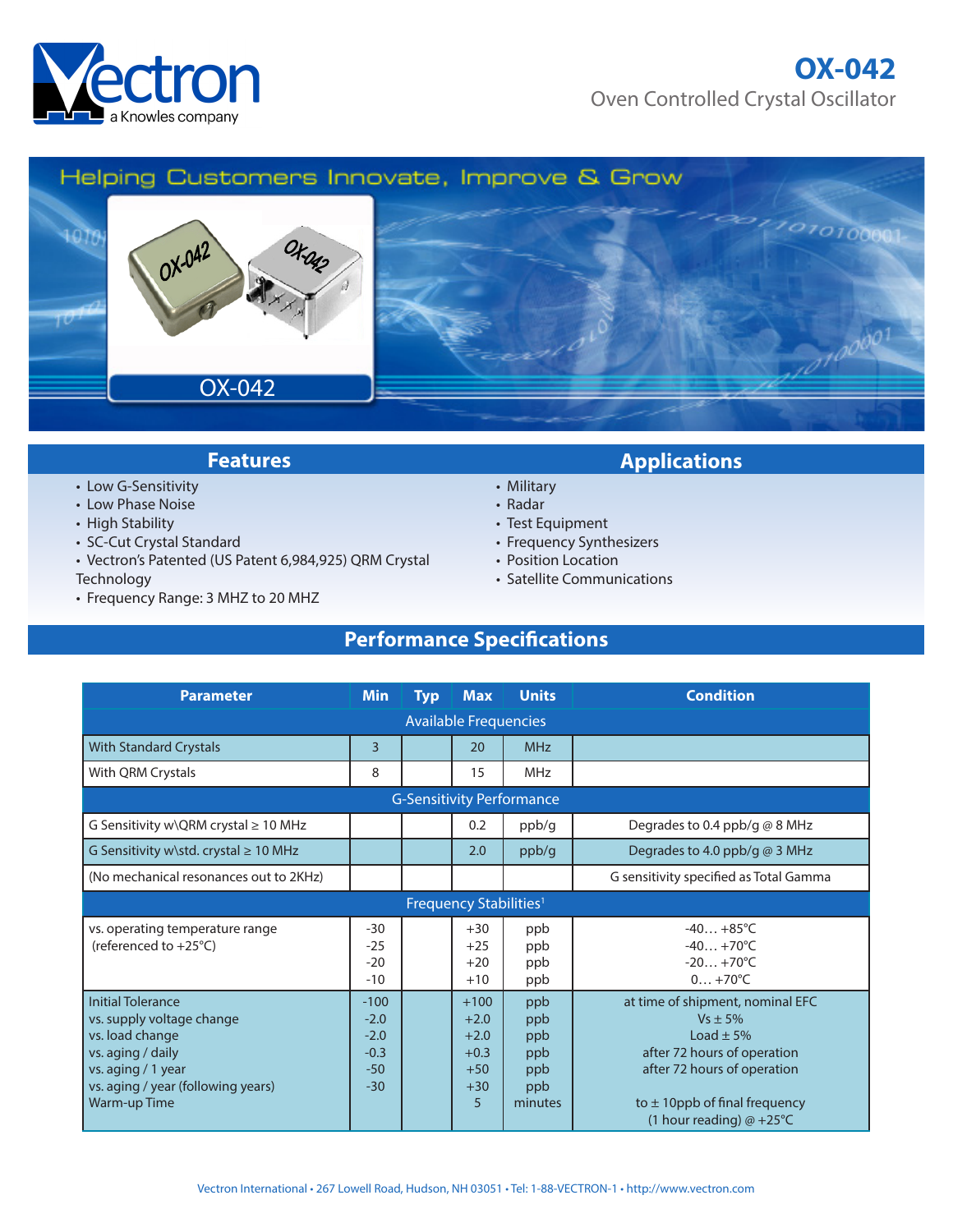# **Performance Specifications**

| <b>Parameter</b>                              | <b>Min</b>                                                                        | <b>Typ</b>       | <b>Max</b>       | <b>Units</b>                             | <b>Condition</b>              |
|-----------------------------------------------|-----------------------------------------------------------------------------------|------------------|------------------|------------------------------------------|-------------------------------|
| <b>Supply Voltage (Vs)</b>                    |                                                                                   |                  |                  |                                          |                               |
| Supply voltage (Standard-Opt A)               | 14.25                                                                             | 15.0             | 15.75            | <b>VDC</b>                               | 18 & 24 VDC options available |
| Supply voltage (Standard-Opt B)               | 11.4                                                                              | 12.0             | 12.6             | <b>VDC</b>                               | 18 & 24 VDC options available |
| <b>Oven Power Consumption</b>                 |                                                                                   |                  | 6.0              | <b>Watts</b>                             | during warm-up                |
|                                               |                                                                                   |                  | 3.0              | <b>Watts</b>                             | steady state @ +25°C          |
|                                               |                                                                                   |                  | <b>RF Output</b> |                                          |                               |
| Signal                                        |                                                                                   |                  | Sinewave         |                                          |                               |
| Load                                          |                                                                                   | 50               |                  | ohm                                      |                               |
| <b>Output Power</b>                           | $+7.0$                                                                            |                  |                  | dBm                                      | 50 ohm load                   |
| Harmonics                                     |                                                                                   |                  | $-30$            | dBc                                      | 50 ohm load                   |
| <b>Frequency Tuning (Internal Mechanical)</b> |                                                                                   |                  |                  |                                          |                               |
| <b>Tuning Range</b>                           | ±0.75                                                                             | ±1.0             | ±2.0             | ppm                                      | Internal mechanical           |
| <b>Frequency Tuning (EFC - optional)</b>      |                                                                                   |                  |                  |                                          |                               |
| <b>Tuning Range</b>                           | ±0.2                                                                              | ±0.5             | ±1.0             | ppm                                      | Electronic frequency control  |
| Linearity                                     |                                                                                   |                  | 20               | $\frac{0}{0}$                            |                               |
| <b>Tuning Slope</b>                           | Positive                                                                          |                  |                  |                                          |                               |
| <b>Control Voltage Range</b>                  | 0.0                                                                               | 2.5              | 5.0              | <b>VDC</b>                               |                               |
|                                               |                                                                                   |                  |                  | <b>Additional Parameters<sup>1</sup></b> |                               |
| Phase Noise <sup>3</sup> (@5 MHZ)             |                                                                                   | $-115$           | $-105$           | dBc/Hz                                   | 1 Hz                          |
| (under static conditions - no vibration)      |                                                                                   | $-140$<br>$-155$ | $-137$<br>$-152$ | dBc/Hz<br>dBc/Hz                         | 10 Hz<br>100 Hz               |
|                                               |                                                                                   | $-166$           | $-163$           | dBc/Hz                                   | 1 KHz                         |
|                                               |                                                                                   | $-168$           | $-165$           | dBc/Hz                                   | 10 KHz                        |
| Phase Noise <sup>3</sup> (@ 10 MHZ)           |                                                                                   | $-100$           | $-95$            | dBc/Hz                                   | 1 Hz                          |
| (under static conditions - no vibration)      |                                                                                   | $-133$<br>$-155$ | $-127$<br>$-152$ | dBc/Hz<br>dBc/Hz                         | 10 Hz<br>100 Hz               |
|                                               |                                                                                   | $-166$           | $-163$           | dBc/Hz                                   | 1 KHz                         |
|                                               |                                                                                   | $-168$           | $-165$           | dBc/Hz                                   | 10 KHz                        |
| Weight                                        |                                                                                   |                  | 100              | $\mathsf{g}$                             |                               |
| <b>Absolute Maximum Ratings</b>               |                                                                                   |                  |                  |                                          |                               |
| Supply voltage (Vs)                           |                                                                                   |                  | 28               | <b>VDC</b>                               |                               |
| Output Load                                   | short                                                                             |                  | open             | ohm                                      |                               |
| Operable temperature range                    | $-55$                                                                             |                  | $+85$            | $^{\circ}$ C                             |                               |
| Storage temperature range                     | $-55$                                                                             |                  | $+125$           | $^{\circ}{\sf C}$                        |                               |
| <b>Environmental Specifications</b>           |                                                                                   |                  |                  |                                          |                               |
| Shock - operating                             | Mil-STD-202, Method 213, Condition J, 30G, 11 ms half-sine impulse                |                  |                  |                                          |                               |
| Shock - endurance                             | Mil-STD-202, Method 213, Condition C, 100G, 11 ms half-sine impulse               |                  |                  |                                          |                               |
| Sine Vibration - operating                    | Mil-STD-202, Method 204, Condition C, 10 G to 2 kHz                               |                  |                  |                                          |                               |
| Sine Vibration - endurance                    | Mil-STD-202, Method 204, Condition D, 20 G to 2 kHz                               |                  |                  |                                          |                               |
| Random Vibration - operating                  | Mil-STD-202, Method 214, Condition C, 10.7 Grms to 2 kHz                          |                  |                  |                                          |                               |
| Random Vibration - endurance                  | Mil-STD-202, Method 214, Condition H, 34 Grms to 2 kHz                            |                  |                  |                                          |                               |
| Seal                                          | Mil-STD-202, Method 112, Condition D (not applicable to units with SMA connector) |                  |                  |                                          |                               |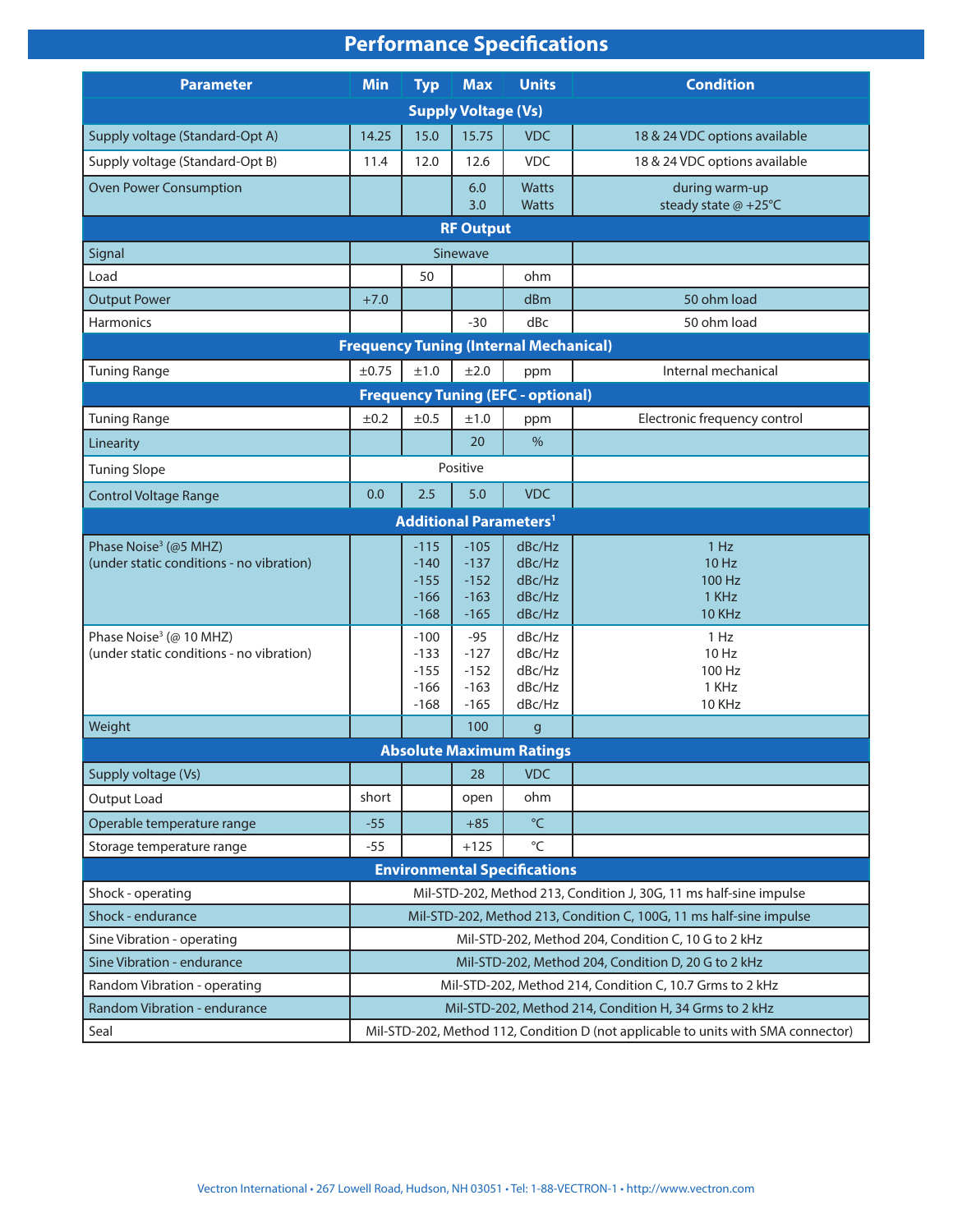## **Outline Drawing / Enclosure**



Dimensions in inches

| <b>Type A</b> |                |  |  |
|---------------|----------------|--|--|
| Code          | Height "H" max |  |  |
|               | 1.04           |  |  |
|               | 0.80           |  |  |

| <b>Pin Connections</b> |                                               |  |  |  |
|------------------------|-----------------------------------------------|--|--|--|
|                        | Electronic Frequency Control (EFC) (optional) |  |  |  |
|                        | No Connection                                 |  |  |  |
|                        | <b>RF Output</b>                              |  |  |  |
| 4                      | Ground (Case)                                 |  |  |  |
| 5                      | Supply Voltage Input (Vs)                     |  |  |  |
|                        |                                               |  |  |  |
|                        |                                               |  |  |  |

Dimensions in inches

|      | <b>Type B</b>  |
|------|----------------|
| Code | Height "H" max |
|      | 1.04           |
|      |                |

| <b>Pin Connections</b> |                                               |  |
|------------------------|-----------------------------------------------|--|
|                        | Supply Voltage Input (Vs)                     |  |
|                        | Ground (Case)                                 |  |
| 3                      | Electronic Frequency Control (EFC) (optional) |  |
|                        |                                               |  |
|                        |                                               |  |